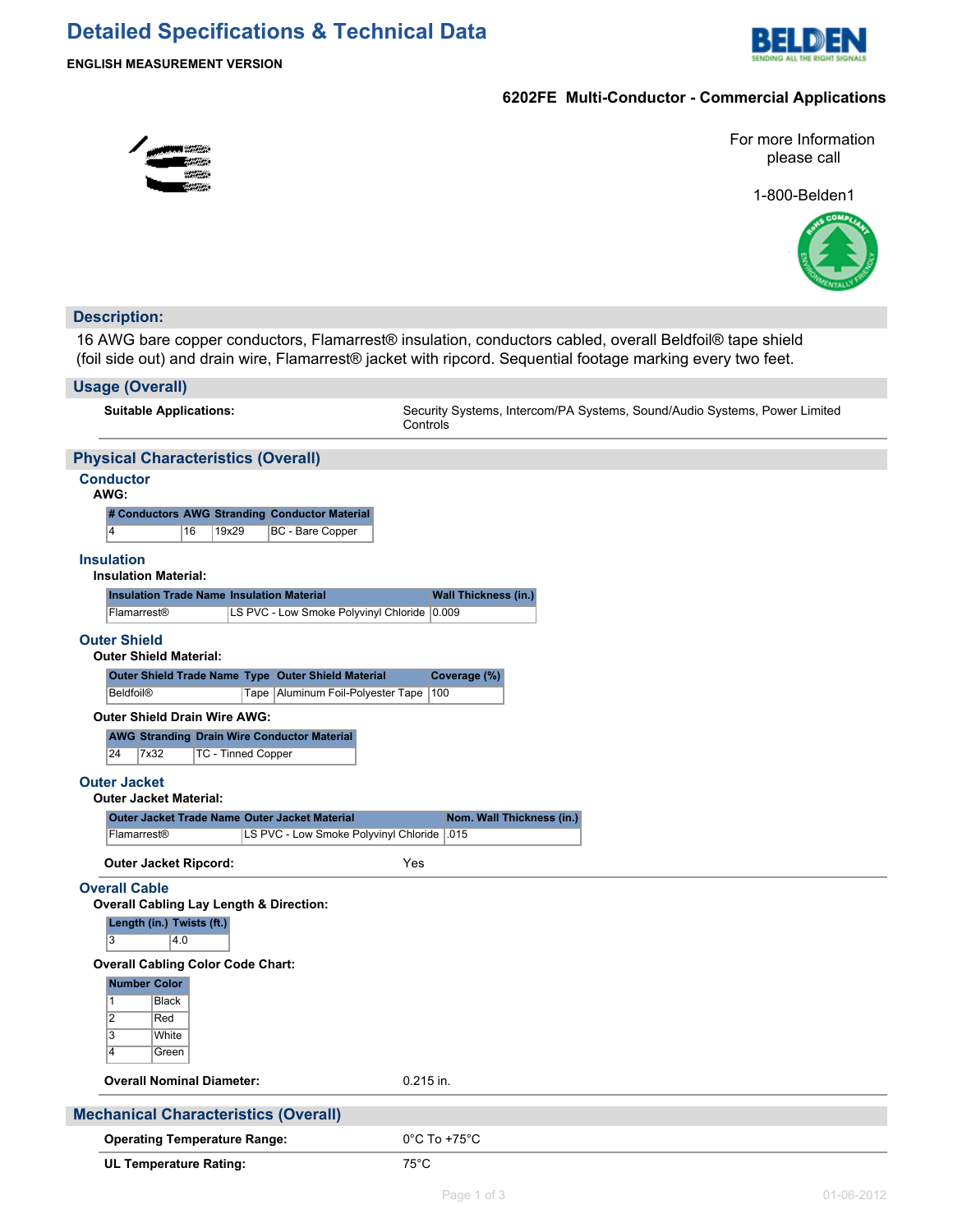# **Detailed Specifications & Technical Data**



# **ENGLISH MEASUREMENT VERSION**

# **6202FE Multi-Conductor - Commercial Applications**

| <b>Bulk Cable Weight:</b>                                        | 52.100 lbs/1000 ft. |
|------------------------------------------------------------------|---------------------|
| Max. Recommended Pulling Tension:                                | 146.300 lbs.        |
| Min. Bend Radius (Install)/Minor Axis:                           | 2.200 in.           |
| <b>Applicable Specifications and Agency Compliance (Overall)</b> |                     |
| <b>Applicable Standards &amp; Environmental Programs</b>         |                     |
| NEC/(UL) Specification:                                          | <b>CMP</b>          |
| <b>NEC Articles:</b>                                             | 800                 |
| <b>CEC/C(UL) Specification:</b>                                  | <b>CMP</b>          |
| <b>EU CE Mark:</b>                                               | Yes                 |
| EU Directive 2000/53/EC (ELV):                                   | Yes                 |
| EU Directive 2002/95/EC (RoHS):                                  | Yes                 |
| EU RoHS Compliance Date (mm/dd/yyyy):                            | 04/01/2005          |
| EU Directive 2002/96/EC (WEEE):                                  | Yes                 |
| EU Directive 2003/11/EC (BFR):                                   | Yes                 |
| CA Prop 65 (CJ for Wire & Cable):                                | Yes                 |
| MII Order #39 (China RoHS):                                      | Yes                 |
| <b>Flame Test</b>                                                |                     |
| <b>UL Flame Test:</b>                                            | <b>NFPA 262</b>     |
| C(UL) Flame Test:                                                | FT <sub>6</sub>     |
| <b>Plenum/Non-Plenum</b>                                         |                     |
|                                                                  | Yes                 |
| Plenum (Y/N):                                                    |                     |
| <b>Non-Plenum Number:</b>                                        | 5202FE              |
| <b>Electrical Characteristics (Overall)</b>                      |                     |
| Nom. Inductance:                                                 |                     |
| Inductance (µH/ft)<br>.15                                        |                     |
| Nom. Capacitance Conductor to Conductor:                         |                     |
| Capacitance (pF/ft)<br>45                                        |                     |
| Nom. Capacitance Cond. to Other Conductor & Shield:              |                     |
| Capacitance (pF/ft)<br>81                                        |                     |
| Nom. Conductor DC Resistance:                                    |                     |
| DCR @ 20°C (Ohm/1000 ft)<br>4.0                                  |                     |
| <b>Nominal Outer Shield DC Resistance:</b>                       |                     |
| DCR @ 20°C (Ohm/1000 ft)<br>14.400                               |                     |
| Max. Operating Voltage - UL:                                     |                     |
| Voltage<br>300 V RMS                                             |                     |
| Max. Recommended Current:                                        |                     |
| <b>Current</b><br>5 Amps per conductor @ 25°C                    |                     |